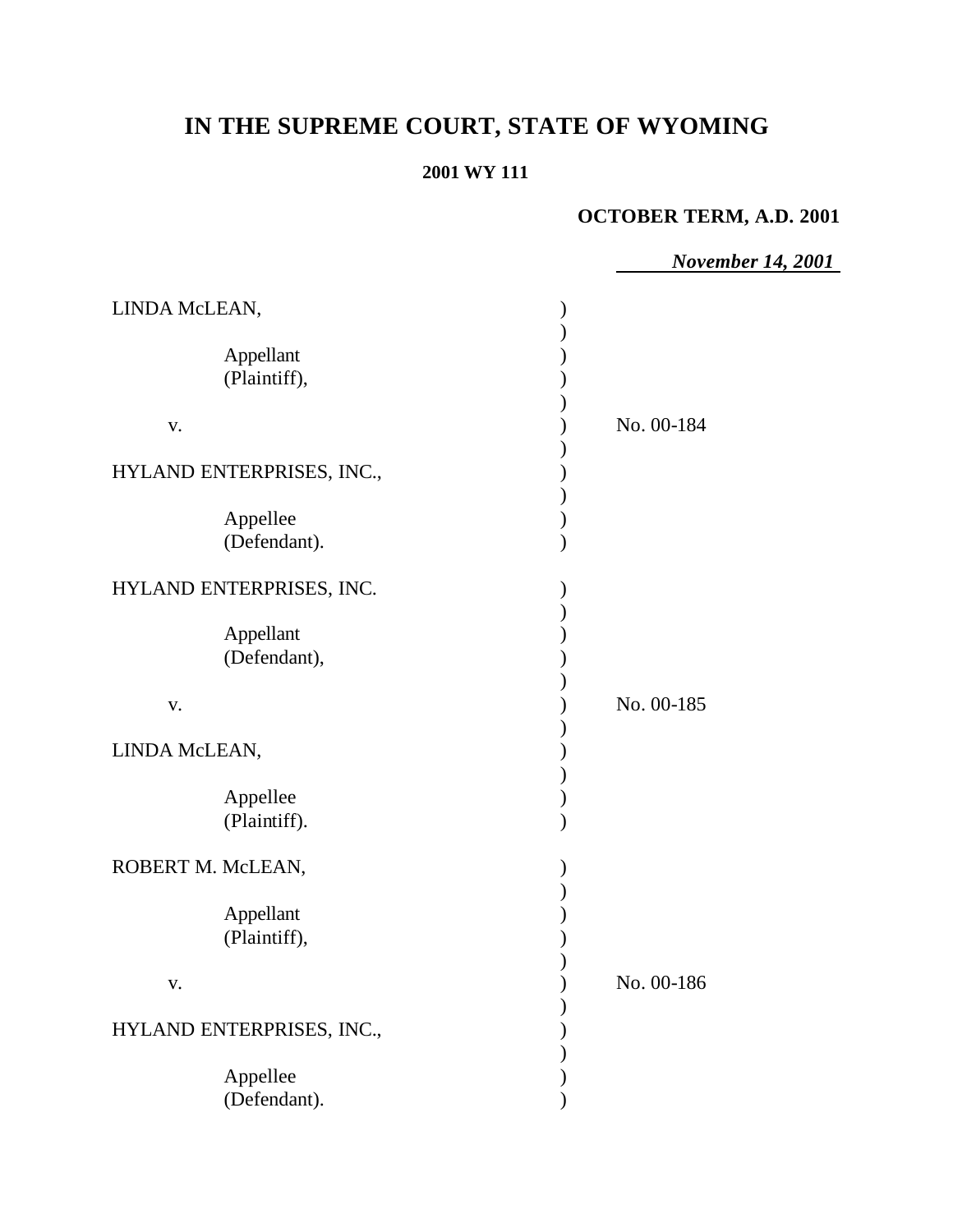# *Appeal from the District Court of Carbon County The Honorable Kenneth E. Stebner, Judge*

*Representing Linda McLean and Robert M. McLean:* Bernard Q. Phelan, Cheyenne, Wyoming.

*Representing Hyland Enterprises, Inc.::* Judith Studer of Schwartz, Bon, Walker & Studer, LLC, Casper, Wyoming.

**Before LEHMAN, C.J.; GOLDEN and HILL, JJ., and SPANGLER, D.J., (Ret.)**

**NOTICE: This opinion is subject to formal revision before publication in Pacific Reporter Third. Readers are requested to notify the Clerk of the Supreme Court, Supreme Court Building, Cheyenne, Wyoming 82002, of any typographical or other formal errors so that correction may be made before final publication in the permanent volume.**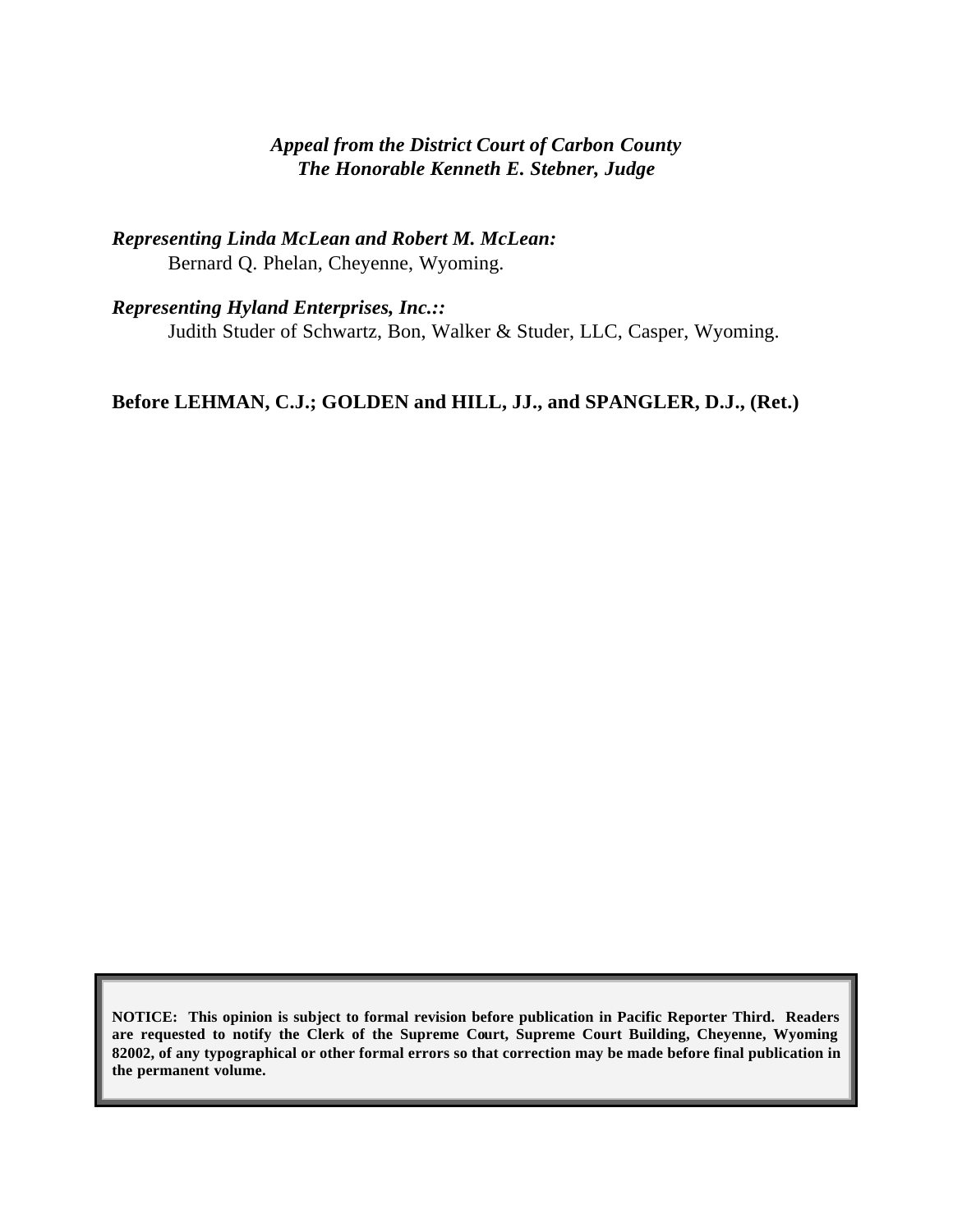# **GOLDEN**, Justice.

[¶1] These three consolidated appeals arise from related facts. Rob and Linda McLean, husband and wife, worked for Hyland Enterprises. In appeals No. 00-184 and No. 00-186, the McLeans allege they both were wrongfully terminated from Hyland Enterprises in retaliation for Rob McLean's refusing to perform what he believed to be an unsafe order. They also allege they were terminated in violation of terms contained in the company's employee policy manual. Hyland Enterprises denies the claim of wrongful termination, alleges that the appropriate relief for such a claim is not a tort action but rather an administrative action pursuant to the Wyoming Occupational Health and Safety Act, Wyo. Stat. Ann. § 27-11-101 through § 27-11-114 and corresponding rules, and denies having any employee policy manual.

[¶2] Summary judgment was granted to Hyland Enterprises on all but one count of the complaints filed in the district court. The one remaining count was the breach of implied contract action by Linda McLean wherein she claimed her at-will employment status was modified by an employee handbook and she was terminated in violation of terms contained in the employee handbook. In appeal No. 00-185, Hyland Enterprises appeals the denial of summary judgment on this one remaining count. The district court's denial of summary judgment is not subject to appeal, and therefore appeal No. 00-185 is hereby dismissed, and that matter is remanded to the district court for further proceedings. As to appeals No. 00- 184 and No. 00-186, we affirm the district court's granting of summary judgment.

# **ISSUES**

# Appeal No. 00-184

[¶3] Appellant Linda McLean states the issues as:

Was summary judgment proper in plaintiff's claim for wrongful discharge in violation of public policy when there is evidence that plaintiff was terminated in retaliation for her and her husband's complaints about safety and termination for refusal to work?

Appellee Hyland Enterprises' issues are:

Did the district court judge properly grant summary judgment on the violation of public policy claim?

A. Can a spouse base a claim on her husband's complaint about alleged safety violations?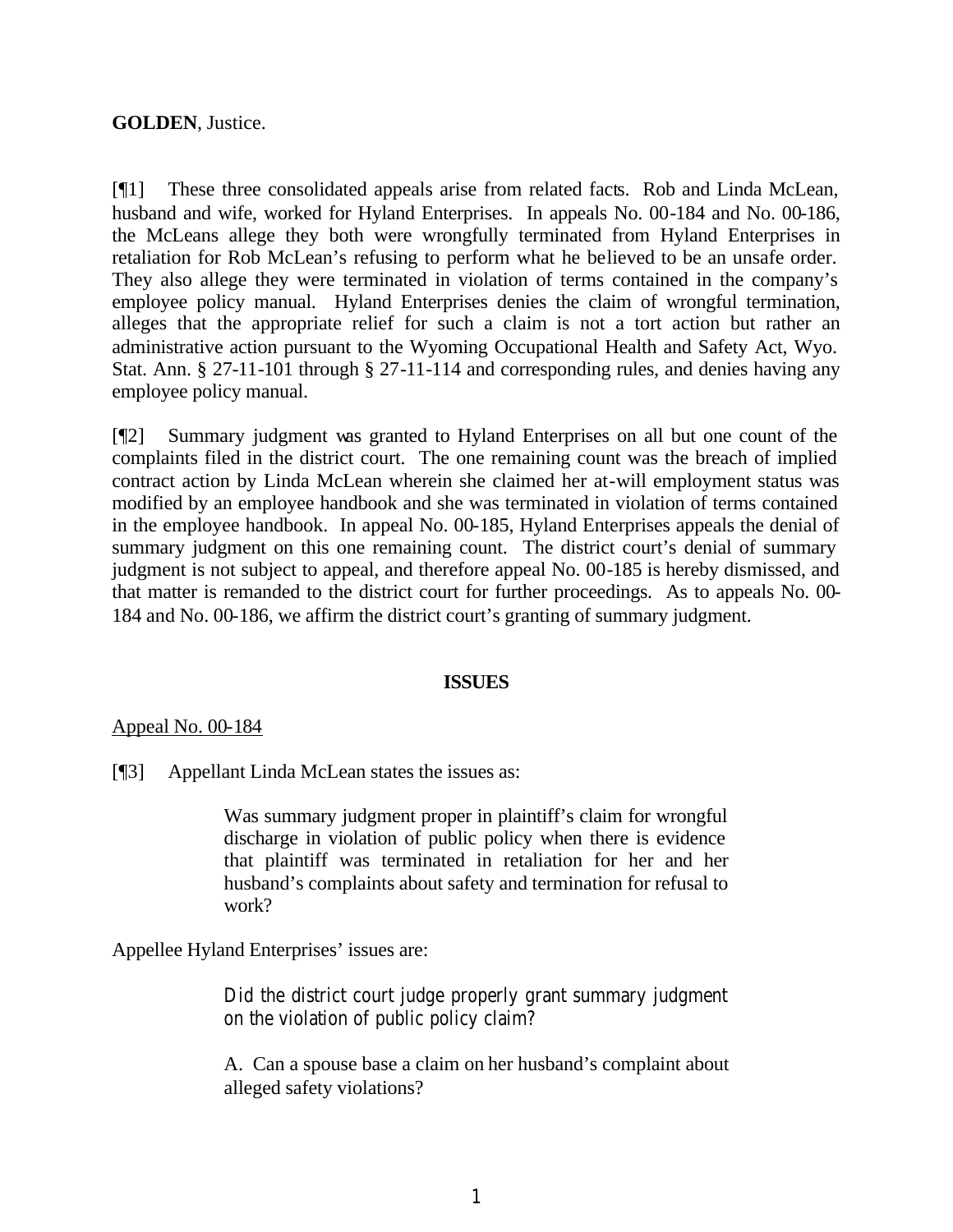B. Can a claim be sustained when there is no public policy violation?

C. Are there other remedies available that preclude this claim?

#### Appeal No. 00-185

[¶4] Appellant Hyland Enterprises' states the issues as:

Did a draft employment manual create an implied contract of employment under the facts of this case? Stated in more precise terms:

I. Can a reasonable employee expect that a personnel manual that she has not read or received constitute[s] an offer by her employer?

II. Does there exist consideration to support an implied contract when there is no widespread distribution of the manual and the employee has not provided any additional benefit or suffered any detriment?

Appellee Linda McLean's issues are:

A. Where an employer has represented a policy manual containing job security rules as being "our company policies," is there sufficient evidence of intent to enter an employment contract to preclude summary judgment in a wrongful termination case?

B. Where an employer has rules regarding job security, must an employee supply additional consideration over her continued employment?

Appeal No. 00-186

#### [¶5] Appellant Rob McLean's issues are:

A. Was summary judgment proper when evidence showed that the plaintiff's presumptive status as an "at-will" employee was modified by the company's adopted policy providing for for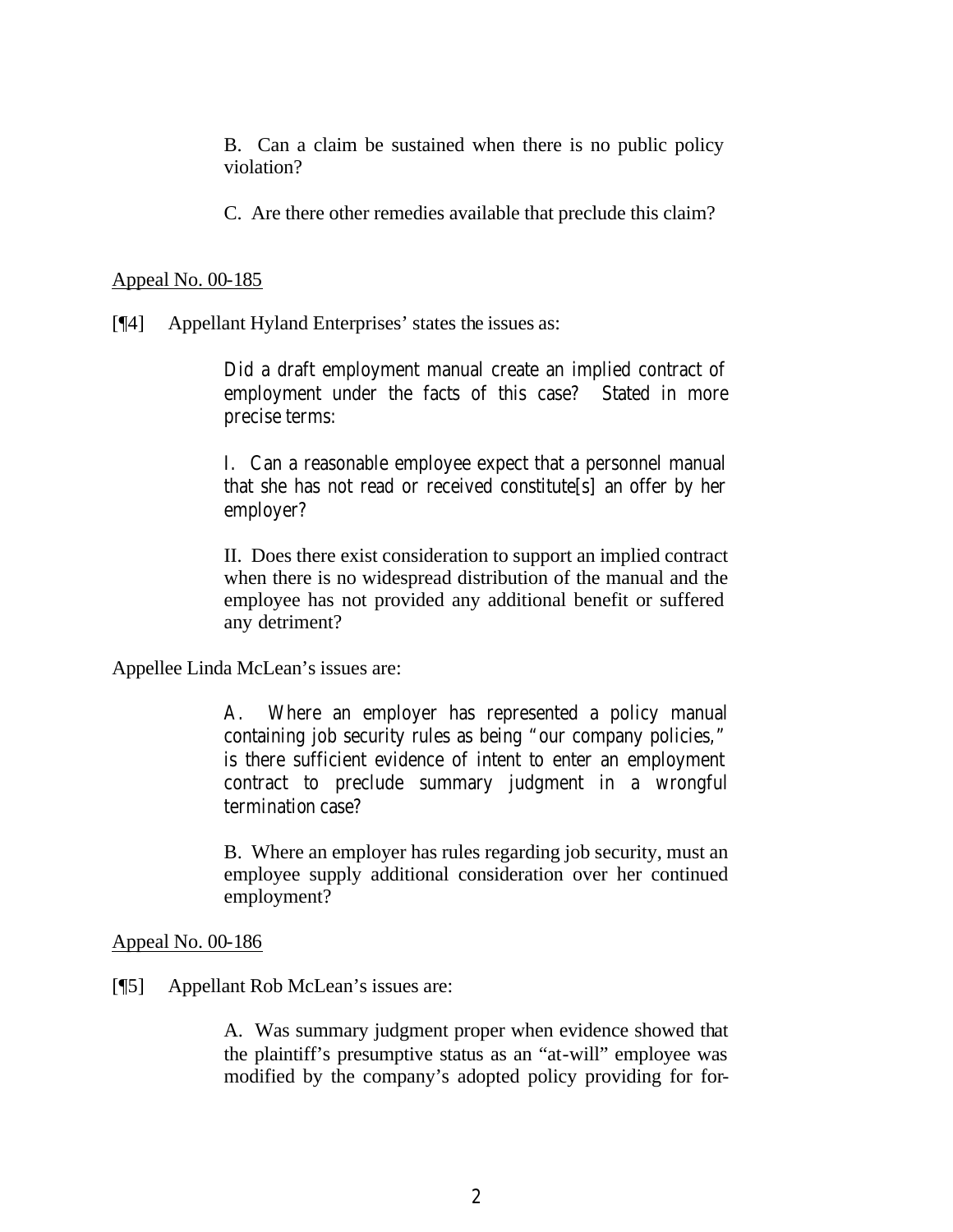cause termination and that no action would be taken against an employee who refused to perform an unsafe directive?

B. Was summary judgment proper when there was sufficient evidence for a jury to find that a well established public policy against unsafe working conditions, for which there was no other adequate remedy, was undermined by a discharge motivated by disregard of such policy?

C. Was there sufficient evidence to demonstrate a *prima facie* case?

Appellee Hyland Enterprises' states the issues as:

1. Did the district court judge properly grant summary judgment on the basis that there was no implied contract of employment? Specifically, is an undistributed manual not seen by the appellant during his employment an implied contract of employment?

2. Did the district court judge properly grant summary judgment on the violation of public policy claim? Specifically when there exists no violation can such a claim be sustained? Does there exist other remedies that preclude the claim?

# **FACTS**

[¶6] Although many material facts in this case are disputed, pursuant to the wellestablished standards applying to a review of summary judgment, we summarize the facts in the light most favorable to the non-moving parties. Doug Dowlin is the president and majority stockholder in Hyland Enterprises, Inc. (Hyland). Hyland engages in many different business enterprises including working on commercial water wells. Linda and Rob McLean are husband and wife. Linda was hired to work in the business office of Hyland in 1990. At that time, Hyland did not have a company policy manual in effect. Rob McLean was hired by Hyland in 1994. Mr. McLean did not fill out an employment application form. No employee policies were discussed with Mr. McLean when he was hired.

[¶7] Sometime in 1994, Hyland contracted with a consulting firm to draft various company operating policies and procedures. Hyland paid the consulting firm approximately \$40,000 for the policy and procedure proposals. When received by Hyland, the various proposed operating policies and procedures were stored together in one book in Mr. Dowlin's office. They covered a wide range of topics including not only employee policies but also accounting and invoicing procedures and safety policies among other topics. The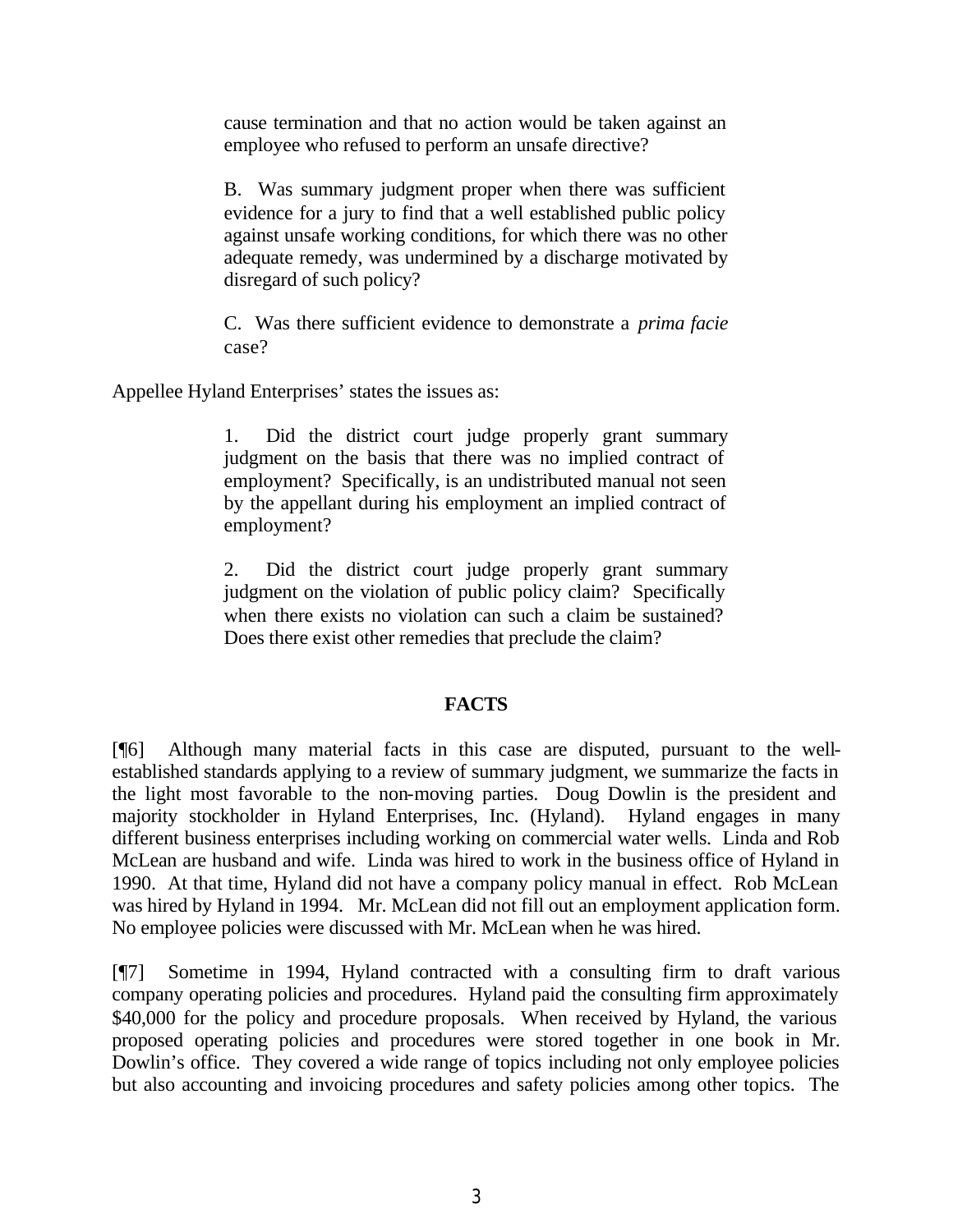proposed employee policies contained in the book were not widely distributed to employees. Rob McLean never saw the employee policies while working for Hyland.

[¶8] Linda McLean, because of her office position, knew of the draft policy book. Mrs. McLean alleges that Mr. Dowlin told her that the various draft policies in the book were the company's policies. When the draft policies were received, Mr. Dowlin told her that the book would be kept in his office and that she could read the policies. Mrs. McLean referred to specific sections in the book as necessary to help her complete her office duties relating to invoicing and personnel issues. She used information from the policy book concerning such issues as vacation policies and confidentiality policies as well as many others.

[¶9] Rob McLean was hired primarily as a welder but was asked to perform other tasks on occasion. On August 27, 1996, Mr. Dowlin met with Mr. McLean and asked him to pull a well. Mr. Dowlin told Mr. McLean to take a particular mast truck for the job. This truck had been modified in-house by Hyland. Mr. McLean had several concerns regarding the adequacy of the modified mast truck to pull the well safely and expressed these concerns to Mr. Dowlin. Mr. Dowlin disagreed with Mr. McLean, believing that the truck was adequately designed and modified to do the job. Mr. McLean, however, continued to express concerns and refused to accept the assignment using that particular truck. Mr. Dowlin fired Mr. McLean for his refusal to use the modified mast truck.

[¶10] Mr. McLean contacted the Division of Workers' Safety and Compensation of the Wyoming Department of Employment (the Division) and filed a complaint alleging he had been fired for refusing an unsafe work assignment. On September 5, 1996, Mr. Dowlin told Linda McLean that Rob McLean had better get on with his life and stop causing trouble and that she was replaceable. On September 20, 1996, Mr. Dowlin fired Linda McLean. Mr. Dowlin refused to give a reason for the termination, saying only that Mrs. McLean was an atwill employee and he did not have to give a reason for terminating her. Mrs. McLean complained to the Division that she had been fired in retaliation for her husband's report to the Division.

[¶11] The Division investigated the McLeans' complaint that the mast truck was unsafe, that Rob McLean had been fired in retaliation for refusing to run the truck, and that Linda McLean had been fired in retaliation for her husband's reporting the situation to the Division. The Division inspected the mast truck on September 6, 1996, and interviewed several Hyland employees. The Division issued its final report on November 7, 1996. The Division determined that the mast truck at issue was safe for the proposed job. The Division also determined that there was not enough credible evidence to support a prima facie case of retaliatory termination by the McLeans against Hyland. No notice of violation was issued.

[¶12] Having failed to receive satisfactory relief from the administrative investigation, the McLeans proceeded to file the instant lawsuits. Linda McLean sued Hyland alleging wrongful termination, breach of contract, breach of covenant of good faith under both contract and tort theories, and intentional infliction of emotional distress. Summary judgment in favor of Hyland was granted on all counts except the count for breach of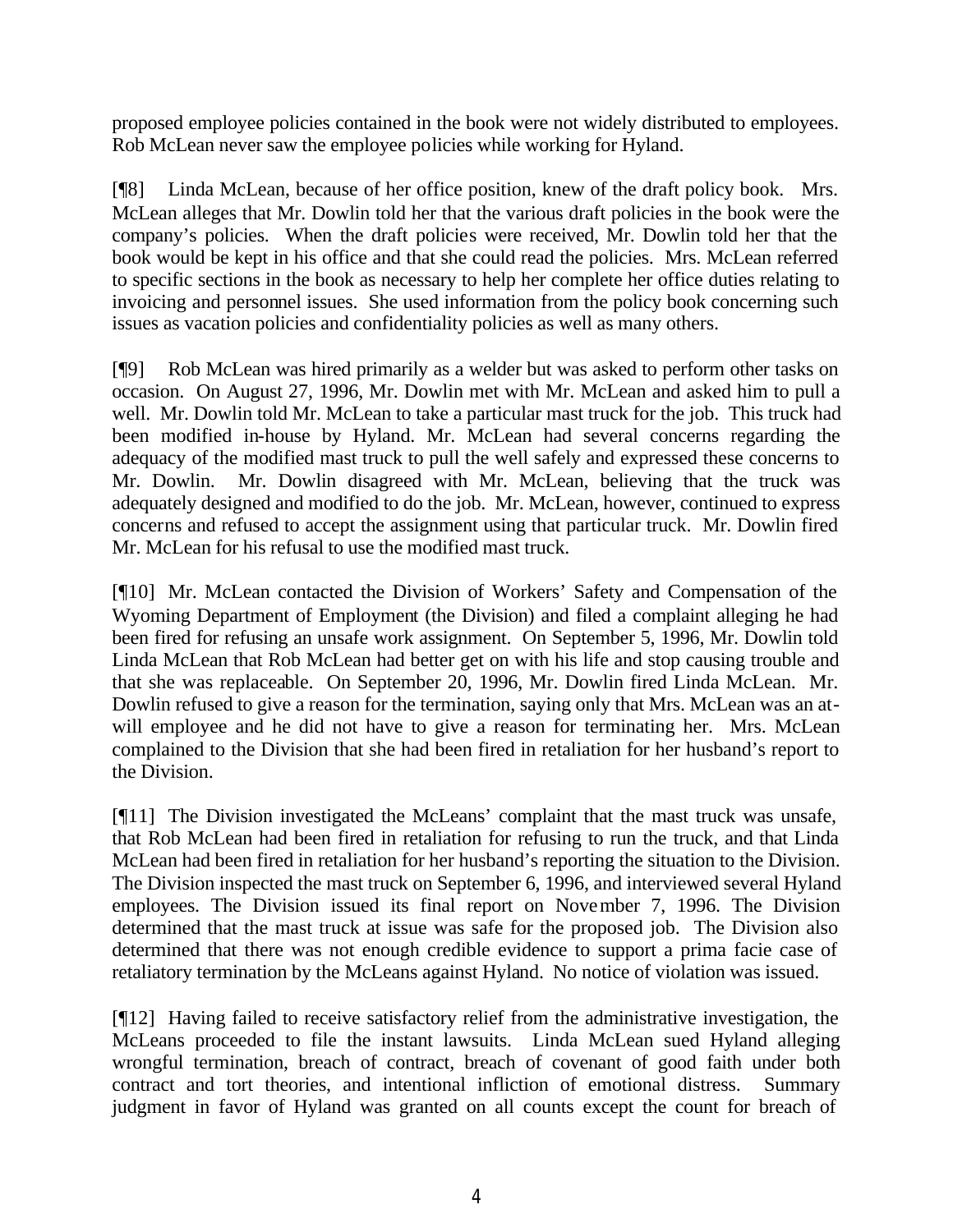contract. In appeal No. 00-184, Mrs. McLean appeals only from the granting of summary judgment on the count for wrongful termination. In appeal No. 00-185, Hyland appeals from the denial of its motion for summary judgment on the count for breach of contract. [¶13] Rob McLean filed suit against Hyland alleging wrongful termination and breach of contract. Summary judgment in favor of Hyland was granted on both counts. In appeal No. 00-186, Rob McLean appeals the granting of summary judgment on both counts.

#### **STANDARD OF REVIEW**

[¶14] The standard of review applied by this Court in reviewing the granting of summary judgment is well-settled.

> When a motion for summary judgment is before the supreme court, we have exactly the same duty as the district judge; and, if there is a complete record before us, we have exactly the same material as did he. We must follow the same standards. The propriety of granting a motion for summary judgment depends upon the correctness of a court's dual findings that there is no genuine issue as to any material fact and that the prevailing party is entitled to judgment as a matter of law. This court looks at the record from the viewpoint most favorable to the party opposing the motion, giving to him all favorable inferences to be drawn from the facts contained in affidavits, depositions and other proper material appearing in the record. We separate the formal and pretended from the genuine and substantial so only the latter may be considered in eliminating the burden of a formal trial if only questions of law are left to decide; there must be no issue of material fact to decide. *Weaver v. Blue Cross-Blue Shield*, Wyo., 609 P.2d 984, 986-987 (1980). A material fact, expressed in various ways, is one having legal significance which would in a given case control the legal relations of the parties; one upon which the outcome of the litigation depends in whole or in part; one on which the controversy may be determined; one which will affect the result or outcome of the case depending upon its resolution; or one which constitutes a part of the plaintiff's cause of action or the defendant's defense. *Johnson v. Soulis*, Wyo., 542 P.2d 867 (1975). Summary judgment affords an opportunity for prompt disposition of a lawsuit in its early stages, permitting an end to unfounded claims and avoiding the expense of a full-fledged trial to both litigants and the state's judicial machinery. *Bluejacket v. Carney*, Wyo., 550 P.2d 494 (1976).

*Reno Livestock Corp. v. Sun Oil Co. (Delaware)*, 638 P.2d 147, 150-51 (Wyo. 1981).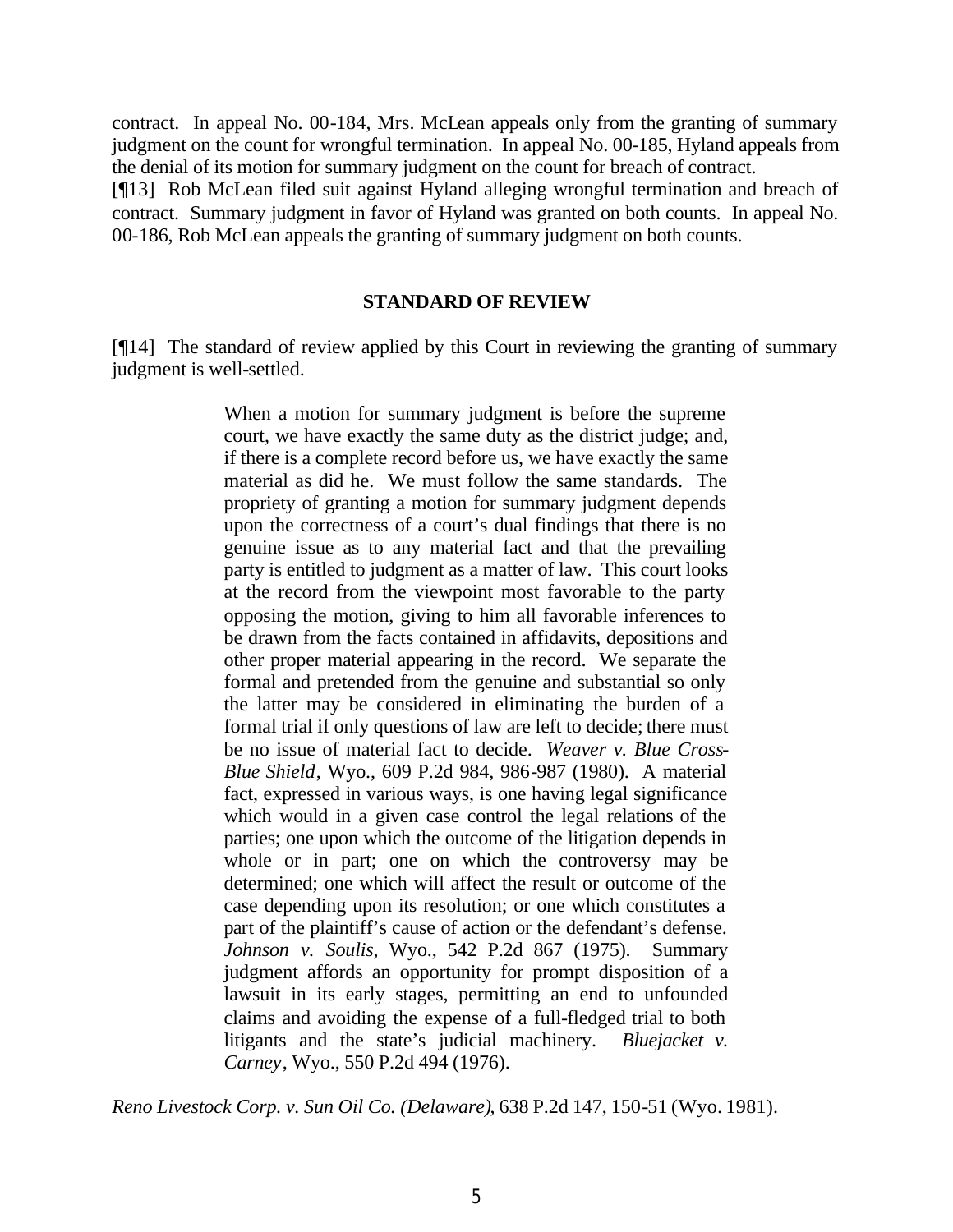# **DISCUSSION**

### *Dismissal of Appeal No. 00-185*

[¶15] The district court denied Hyland's motion for summary judgment on Linda McLean's claim for breach of an implied employment contract. In denying the motion for summary judgment, the district court specifically held that "there is a genuine issue of material fact, whether Hyland's conduct with respect to the employee manual manifested an intent to enter into an employment contract with" Linda McLean. On the agreement of both parties, the district court certified the denial of the motion for summary judgment to this Court pursuant to W.R.C.P. 54(b).

[¶16] Although both parties agreed to the certification, and thus no objection has been made to this Court's jurisdiction, this Court must examine its jurisdiction to decide the issue of the denial of summary judgment presented in appeal No. 00-185. "Ordinarily this Court refrains from inquiring into questions not raised by the parties; however, because the right of appeal is statutory and jurisdictional, we have a duty to determine that the appeal has been properly taken so as to invoke our jurisdiction." *Basin Elec. Power Coop., Inc. v. Dep't of Revenue, State of Wyo.*, 970 P.2d 841, 847 (Wyo. 1998). If this Court does not have jurisdiction, it must dismiss the appeal.

[¶17] A denial of a motion for summary judgment is an interlocutory order and as a general rule is not subject to appeal. *In Re MSVW*, 965 P.2d 1158, 1161 (Wyo. 1998); *State Farm Mutual Auto Insurance Co. v. Shrader*, 882 P.2d 813, 820 (Wyo. 1994); *Equality Bank of Evansville, Wyo. v. Suomi*, 836 P.2d 325, 330 (Wyo. 1992) ("the right to appeal does not lie from a denial of a motion for summary judgment, as such is not a final order"). This Court has recognized two exceptions to this general rule. First, a denial of summary judgment is appealable if it is coupled with the grant of a cross-motion for summary judgment. *Lieberman v. Wyoming.com LLC*, 11 P.3d 353, 356 (Wyo. 2000) ("One exception we have adopted is that, when the district court grants one party's motion for a summary judgment and denies the opposing party's motion for a summary judgment and the district court's decision completely resolves the case, both the grant and the denial of the motions for a summary judgment are subject to appeal."). The other exception is a denial of summary judgment regarding the issue of qualified immunity. *Lawson v. Garcia*, 912 P.2d 1136, 1138 (Wyo. 1996) ("denial of a motion for summary judgment on the basis of qualified immunity is an appealable final order").

[¶18] The denial of Hyland's motion for summary judgment on the issue of breach of contract does not fit any recognized exception. The district court denied the motion for summary judgment because it determined that there are triable issues of material fact to be resolved. This denial is not a final, appealable order.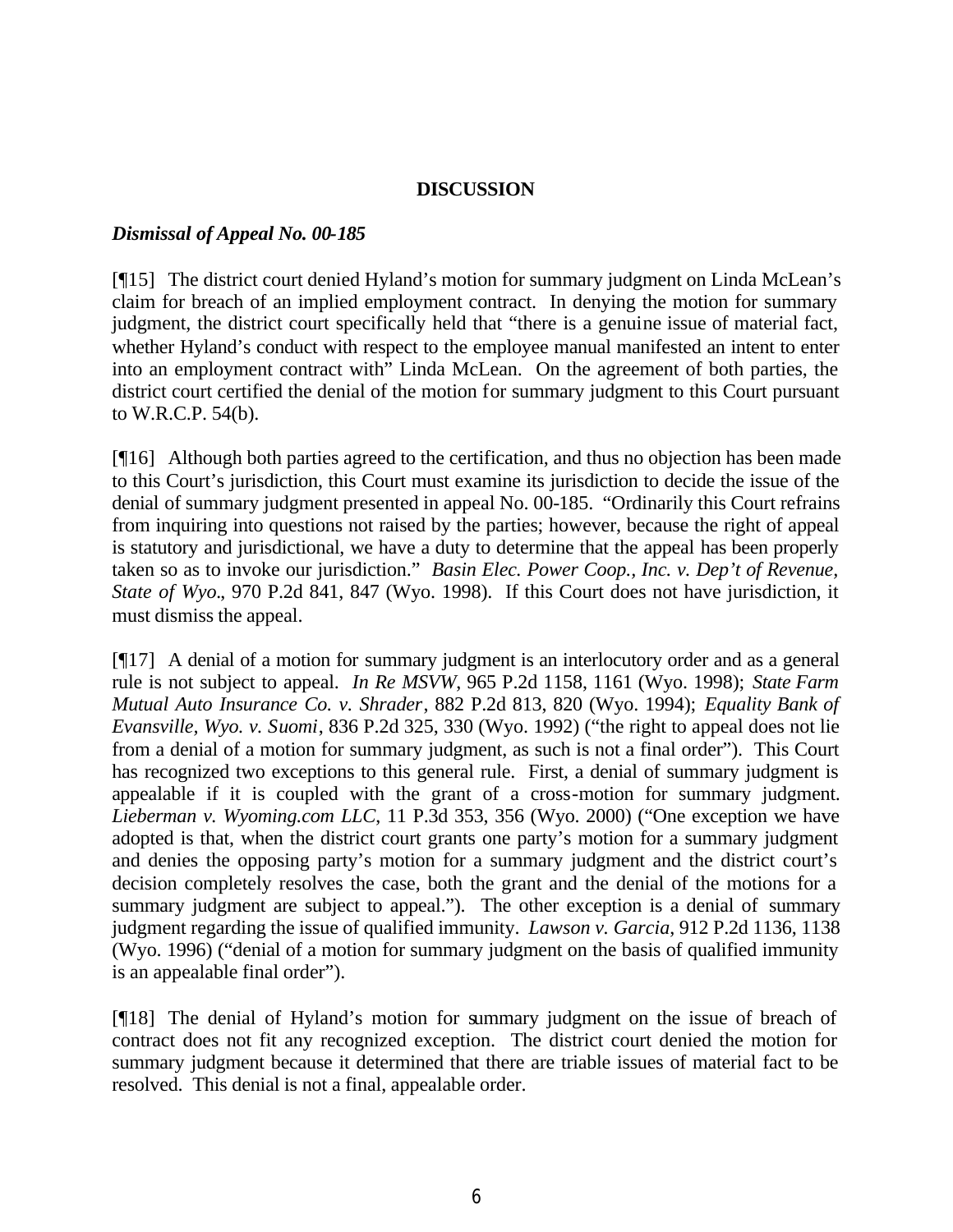[¶19] In this case, the trial court directed the entry of a final judgment on the denial of summary judgment and certified the judgment to this Court pursuant to W.R.C.P. 54(b). The district court is without authority, however, to certify a judgment under W.R.C.P. 54(b) unless the judgment disposes of at least one separate claim of a multi-claim action. There must be a final decision, that is, "an ultimate disposition of an individual claim." *Sears, Roebuck & Co. v. Mackey*, 351 U.S. 427, 436, 76 S. Ct. 895, 900, 100 L. Ed. 1297 (1956). A trial court's Rule 54(b) certification does not give this Court jurisdiction to decide an appeal from an order that in fact is not final.

[¶20] As discussed above, the denial of summary judgment at issue is not a final order. The denial of summary judgment does not determine the merits of the controversy. It is simply a determination by the district court that a trial is necessary to resolve issues of material fact. Because the denial of summary judgment in this case is not a final order, the district court was without authority to certify the judgment to this Court pursuant to W.R.C.P. 54(b). This Court is without jurisdiction to decide the merits of this appeal, and appeal No. 00-185 is hereby dismissed. *Hansen v. Little Bear Inn Co.*, 9 P.3d 960, 965 (Wyo. 2000); *Wolter v. Equitable Resources Energy Co., Western Region*, 979 P.2d 948, 953 (Wyo. 1999). The matter is remanded to the district court for further proceedings.

# *Wrongful Termination*

[¶21] Both Linda and Rob McLean are appealing the grant of summary judgment in favor of Hyland on their respective claims of wrongful termination in violation of public policy. For purposes of their wrongful termination claims, the McLeans accept that they were employees at will. The at-will employment doctrine is firmly rooted in Wyoming and is based upon contract principles. The doctrine of at-will employment provides that employment is presumed to be at will unless an express or implied contract states otherwise. Either party may terminate at-will employment at any time for any reason, or for no reason at all. *Boone v. Frontier Refining, Inc.*, 987 P.2d 681, 685 (Wyo. 1999).

[¶22] As our previous jurisprudence has shown, this Court has steadfastly resisted judicially creating any exceptions to the doctrine of at-will employment in this state. The at-will employment doctrine preserves stability in the business community because "employers' and employees' decisions remain subject only to the express or implied contracts into which they have voluntarily entered or subject to statute." *Townsend v. Living Centers Rocky Mountain, Inc.*, 947 P.2d 1297, 1299 (Wyo. 1997).

[¶23] We have recognized a limited exception to the at-will employment doctrine to the extent that an employee may not be terminated for a reason that violates public policy. This public policy exception is narrow in scope to avoid unreasonably eliminating employer discretion in terminating at-will employees.

[¶24] In order to prevail on a claim of wrongful termination against public policy, a plaintiff must satisfy two requirements: 1) the termination violated a well-established public policy;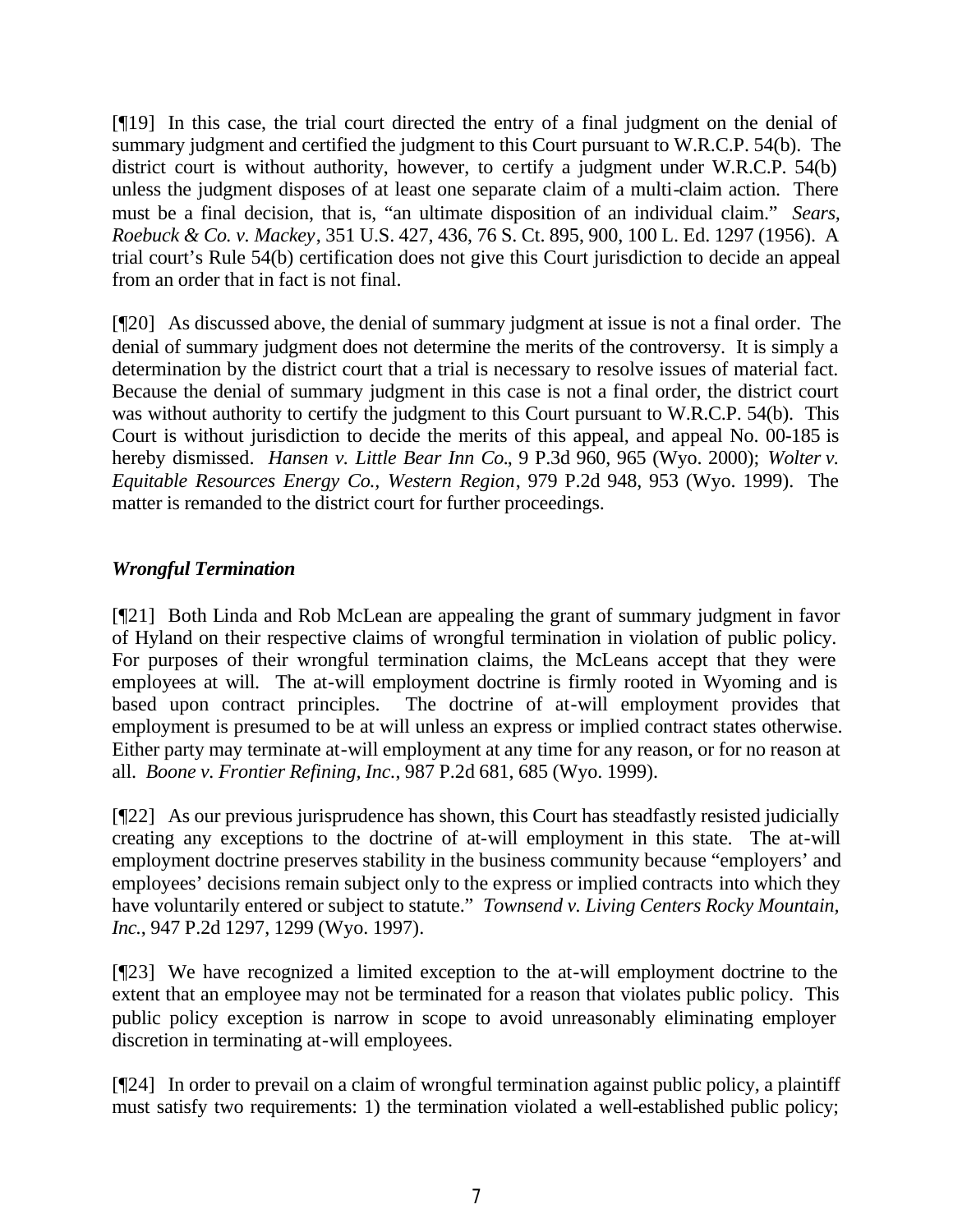and 2) no other remedy is available to protect the interests of the terminated employee or of society. *Boone*, 987 P.2d at 688. This Court strictly applies both elements of the claim of wrongful termination. First, there must be a violation of a strong and well-established public policy. *Drake v. Cheyenne Newspapers, Inc.*, 891 P.2d 80, 82 (Wyo. 1995) (no public policy violated when employee not allowed to exercise right to free speech in the workplace); *Dynan v. Rocky Mountain Federal Sav. & Loan*, 792 P.2d 631, 640 (Wyo. 1990) (internal loan approval rules not an issue of public policy). Second, there also must not be any other remedy available. *Hermreck v. United Parcel Service, Inc.*, 938 P.2d 863, 865 (Wyo. 1997) (collective bargaining agreement available to vindicate employees' rights and public policy); *Allen v. Safeway Stores Inc.*, 699 P.2d 277, 285 (Wyo. 1985) (both Wyoming Fair Employment Practices Act and 42 U.S.C. § 2000e et seq. (1982) provide remedies for termination based on sex discrimination). Because of the narrow scope of the public policy exception, this Court to date has only recognized the application of this exception in response to the termination of an employee in retaliation for filing a worker's compensation claim. *Griess v. Consolidated Freightways Corp.*, 776 P.2d 752 (Wyo. 1989).

[¶25] The McLeans now argue that this Court should recognize a claim for wrongful termination when a termination is in retaliation for an employee's reporting an unsafe working condition. Hyland does not argue against the proposition that it is a well-established public policy in Wyoming that employees are entitled to a safe working environment. We agree that providing a safe working environment to employees is a well-established public policy. *Abeyta v. Hensley*, 595 P.2d 71, 73 (Wyo. 1979) ("The nondelegable duty of a master or employer to provide an employee with safe working conditions . . . has been established in Wyoming for a long time."); *see Engen v. Rambler Copper & Platinum Co.*, 20 Wyo. 95, 126, 121 P. 867, 874 (1912); *McBride v. Union Pacific Ry. Co.*, 3 Wyo. 247, 252, 21 P. 687, 688 (1889).

[¶26] The legislature officially recognized this public policy with the passage of the Wyoming Occupational Health and Safety Act (WOHS Act), Wyo. Stat. Ann. §§ 27-11-101 – 114, which, among other things, requires every employer to "furnish to his employees, a place of employment and employment which are free from recognized hazards that are causing or that are likely to cause death or serious physical harm." Wyo. Stat. Ann. § 27-11- 105(b)(vi)(A) (LexisNexis 2001). A critical element in maintaining a safe work environment is reporting by employees of unsafe conditions. The Wyoming Legislature has recognized the importance of employee reporting of unsafe conditions and protects them by prohibiting an employer from discharging an employee or in any manner discriminating against an employee for reporting unsafe conditions.<sup>1</sup> Thus, the well-established public policy that we

<sup>&</sup>lt;sup>1</sup> Wyo. Stat. Ann. § 27-11-109(e) (LexisNexis 2001) provides: "No employer shall discharge or in any manner discriminate against any employee because such employee has filed any notice of complaint or has instituted, or caused to be instituted, any proceeding under or related to this act or has testified or is about to testify in any such proceeding, or because of the exercise by such employee on behalf of himself or others any right afforded by this act." It seems obvious that threatening an immediate family member with termination in retaliation for the good faith exercise of an employee of any rights under the WOHS Act is a form of discrimination and prohibited under this statute. *See Moyer v. Allen Freightlines, Inc*., 885 P.2d 391 (Kan. 1994).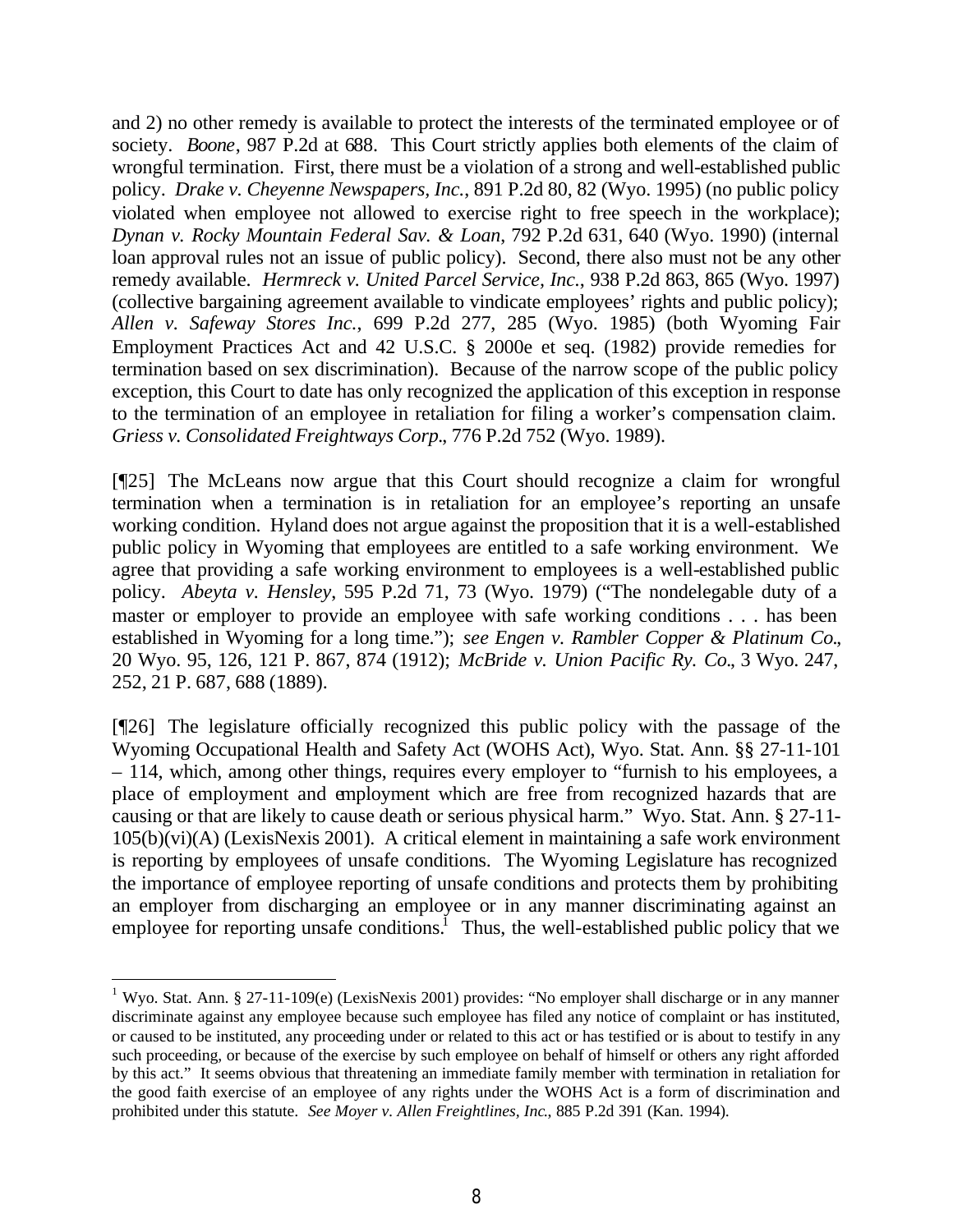now recognize is a policy requiring employers to provide a safe workplace, and included in that policy is the related goal of encouraging employees to report unsafe working conditions.

[¶27] However, not every employment termination that has the effect of violating public policy is actionable. Having satisfied the first prong of a claim for wrongful termination against public policy by finding that a well-established public policy has been violated, we now must look to the second prong. The McLeans contend that this Court must recognize the tort of wrongful termination against public policy under these facts because there is no other remedy available to protect the interests of the terminated employee or of society.

[¶28] The McLeans argue that there is no available remedy provided under the WOHS Act. The McLeans' position is that, while the Wyoming Legislature has acknowledged the public policy of protecting employees who report unsafe conditions, it has failed to provide any remedy to vindicate either public policy or an employee's interests. The McLeans acknowledge that there ostensibly is a remedy available in Wyoming as established by administrative rule. The McLeans argue that this administrative remedy as established by rule lacks appropriate statutory authority and is therefore void. The argument continues that the failure of the legislature to provide a statutory remedy requires this Court to impose a judicial remedy.

[¶29] It is true that the WOHS Act does not provide the specific remedy available under administrative rules. The remedy provided by administrative rule to a wrongfully terminated employee includes compensation "for actual harms suffered as a result of the discrimination. Such compensation includes, but is not limited to, reinstatement and back pay." Occupational Health and Safety Comm'n and Dep't Rules of Practice and Procedure, Ch. IV, Sec.  $7(b)(i)(C)$  (1998). The WOHS Act contains no language specifically authorizing such a remedy. Remedial action specifically authorized by the WOHS Act includes such actions as the imposition of criminal sanctions and civil monetary fines against an employer for violating any of the provisions of the act, § 27-11-107, and the seeking of an injunction to prevent an employer from violating any provision of the act, § 27-11-110.

[¶30] An agency may not exceed its statutory authority in promulgating rules. "Administrative agencies have only those powers expressly conferred by statute. This legal principle applies with equal force to an agency's authority to promulgate rules. Rules promulgated in excess of an agency's statutory authority are null and void." *State ex rel. Dept. of Revenue v. Buggy Bath Unlimited, Inc.*, 18 P.3d 1182, 1185-86 (Wyo. 2001) (citations omitted). Relying upon similar authority, the McLeans argue that the failure of the legislature to include a specific statutory remedy precludes the administering agency from promulgating rules that include the current remedy, thus making the rules void.

[¶31] The McLeans' argument fails because it does not take into account the broad statutory grant of authority to the Wyoming Department of Employment (Department) and the Wyoming Occupational Health and Safety Commission (Commission) under the WOHS Act. Wyo. Stat. Ann. § 27-11-105 grants broad authority to both the Department and the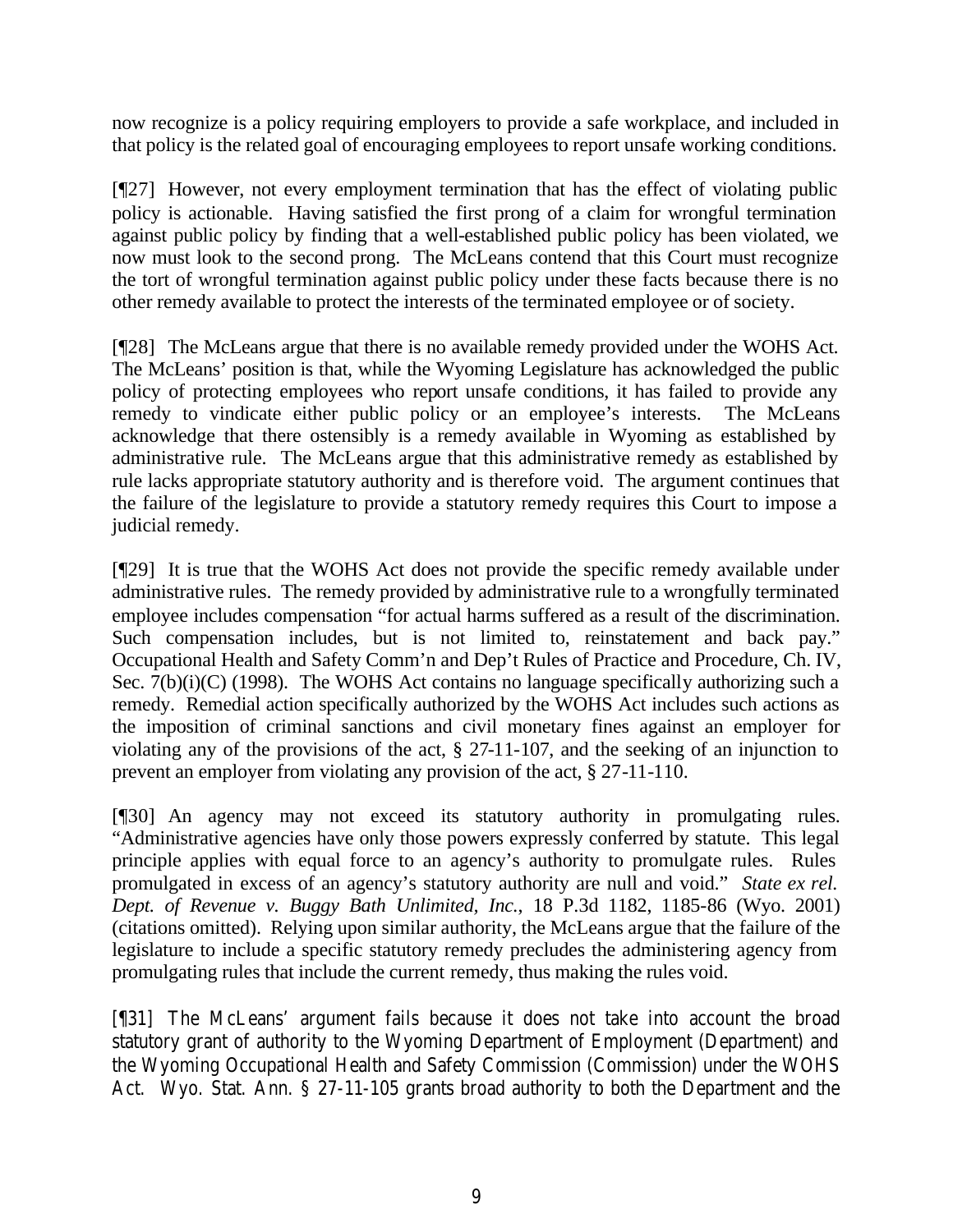Commission. Section 27-11-105(a)(ii) grants the Department, in consultation with the Commission, the power and the duty to "develop and formulate, a comprehensive program for the prevention, control and abatement of unsafe and unhealthy working conditions." Section 27-11-105(b)(i) grants the Commission the power and duty to "prescribe rules of practice and procedure." Section 27-11-105(b)(ii) grants the Commission the power and duty to "promulgate, devise, formulate, adopt, amend, and repeal rules and regulations."

[¶32] The legislature granted both the Commission and the Department broad powers. Indeed, the legislature charged these bodies with the duty to "develop and formulate, a comprehensive program" that will ensure workplace safety in Wyoming. As already stated, a critical element in any effort to maintain a safe work environment is promoting the reporting of unsafe conditions by employees. The legislature specifically passed legislation protecting employees who report unsafe working conditions. Under the broad grant of authority, and the express charge given to the Department and the Commission, they have express authority from the legislature to fill in the blanks and determine how the statutory protection will be administered.

[¶33] This broad grant of authority is appropriate in this instance. Wyoming's Occupational Health and Safety Act is patterned after the federal Occupational Safety and Health Act. The Department and the Commission thus have guidance from federal law and regulations in establishing Wyoming's program. The administrative procedures and remedy adopted in Wyoming are almost identical to the procedures and remedy under the federal Occupational Safety and Health Act. The legislature may grant broad authority for the promulgation of rules creating an administrative procedure and remedy for discrimination complaints when such rules are to be patterned after the rules of a corresponding federal program.

[¶34] Pursuant to the Wyoming Administrative Procedures Act, a rule is valid (and thus may be signed by the governor) if it is "within the scope of the statutory authority delegated to the adopting agency" and "appears to be within the scope of the legislative purpose of the statutory authority." Wyo. Stat. Ann. §§ 16-3-103(d)(i), (ii) (LexisNexis 2001). We hold that the rules creating an administrative procedure and remedy for discrimination complaints not only comply with the express statutory authority, they certainly fall "within the scope of the legislative purpose of the statutory authority."

[¶35] This conclusion is supported by the fact that the Wyoming Legislature has not amended the applicable statutes since the rules at issue were initially passed in  $1984$ <sup>2</sup> Given the length of time the rules have been in effect, it can be assumed that the legislature is aware of the rules. Legislative inaction on this issue is an indication of legislative intent. Because the legislature has not acted in any manner contrary to the rules, an assumption arises that the rules have the tacit consent of the legislature. *Town of Pine Bluffs v. State Bd. of Control of State of Wyo.*, 647 P.2d 1365, 1367 (Wyo. 1982) ("Administrative interpretation of a statute

  $2$  The rules providing the procedure and remedy for an allegation of discrimination have not materially changed since 1984.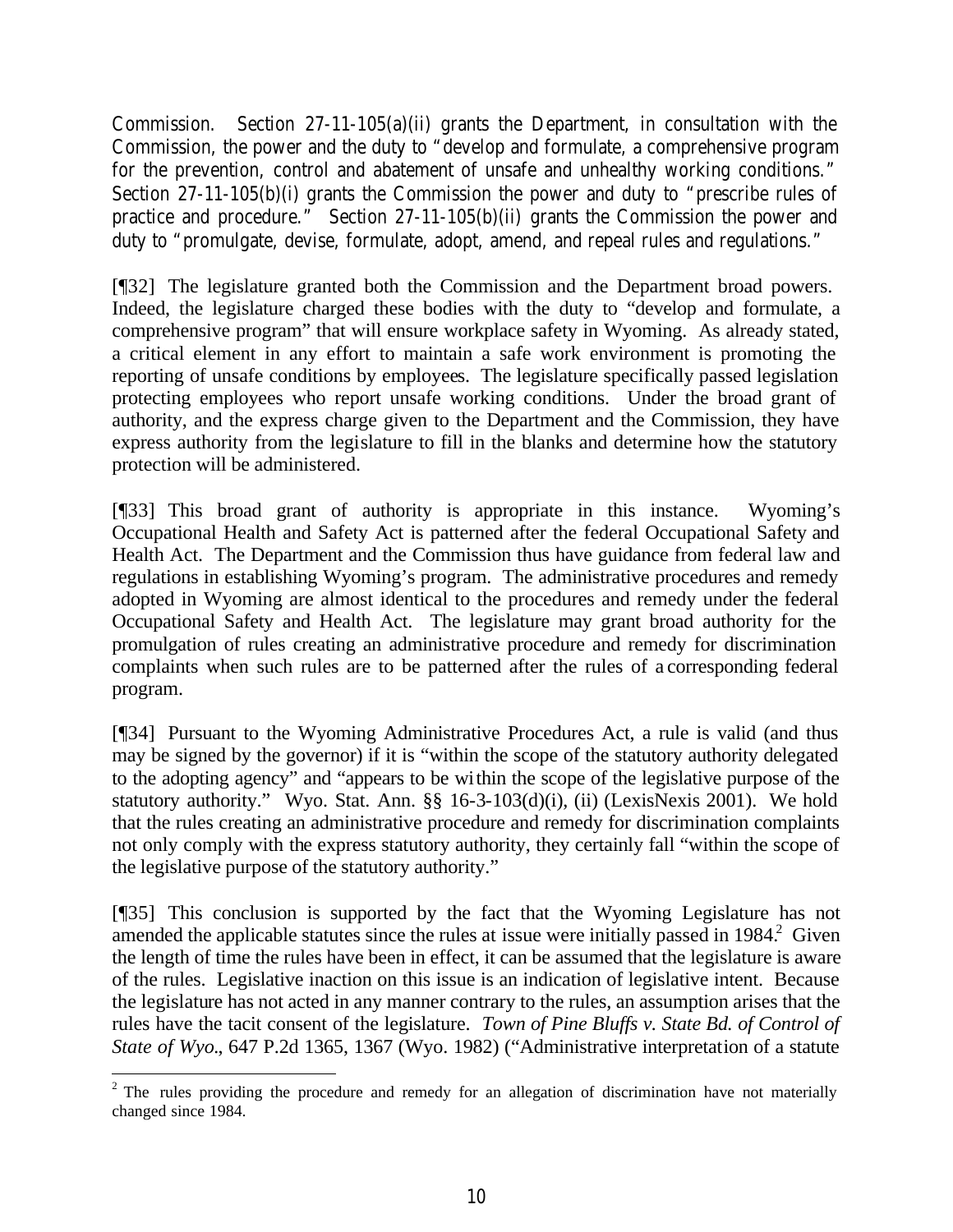is . . . entitled to weight when the legislature has failed over a long period of time to make any change in the statute, since the failure to change the statute is some indication of an acquiescence by the legislature to administrative interpretation."). Thus, the rules providing for an administrative procedure and remedy for discrimination complaints are valid as they are expressly authorized under the broad grant of authority contained in the Wyoming Occupational Health and Safety Act and reflect legislative intent.

[¶36] The McLeans next argue that, even if an administrative remedy exists, this remedy is not adequate to protect the rights of an employee. The McLeans take issue specifically with the administrative procedure involved. The administrative remedy requires an employee to file a complaint within thirty days of the alleged violation with the appropriate agency. The agency then investigates the complaint. It is left completely to the discretion of the agency whether or not to pursue the claim against the employer. If the investigating agency determines not to proceed with the complaint, there is no provision for an employee to pursue any further action. The McLeans argue that this procedure inadequately protects the rights of an employee and that this Court therefore must adopt the tort of wrongful termination to fully protect an employee's interests.

[¶37] Legislation such as the WOHS Act reflects the proper balance between the competing interests of employer and employee and public policy as determined by the legislature. We already have held that the rules promulgated pursuant to the legislative grant of authority under the WOHS Act are valid and accurately reflect legislative intent. Because the balance was established and has been maintained by the legislature, the McLeans' argument is more appropriately addressed to the legislative branch of government. This Court hereby declines in this situation to second-guess the policy decisions of the other branches of government and will not impose a judicial remedy where an administrative remedy has already been provided.

[¶38] Other jurisdictions have held similarly. The Supreme Court of Connecticut recently faced this precise issue in *Burnham v. Karl & Gelb, P.C.*, 745 A.2d 178 (Conn. 2000). In *Burnham*, the Connecticut Supreme Court ruled that an at-will employee was precluded from bringing a claim for wrongful termination against public policy when the employee was allegedly terminated after reporting unsafe working conditions in violation of federal Occupational Safety and Health Act (OSH Act) standards. The Connecticut Supreme Court ruled that the claim was precluded because the federal OSH Act provided a remedy. The plaintiff in *Burnham* specifically argued that the remedy under the federal OSH Act was inadequate. The Connecticut Supreme Court agreed that the administrative remedy available was not equivalent to a common-law claim for wrongful termination but held that nothing requires the administrative remedy to be equivalent to a common law claim. The Connecticut Supreme Court reasoned that "the statutory remedial scheme [should] be adhered to since we can presume that the legislature would have provided additional relief in the statute if it thought it was necessary." *Id.* at 185

[¶39] Similarly, in *Grant v. Butler*, 590 So. 2d 254 (Ala. 1991), the Supreme Court of Alabama declined to recognize a claim for wrongful termination against public policy in a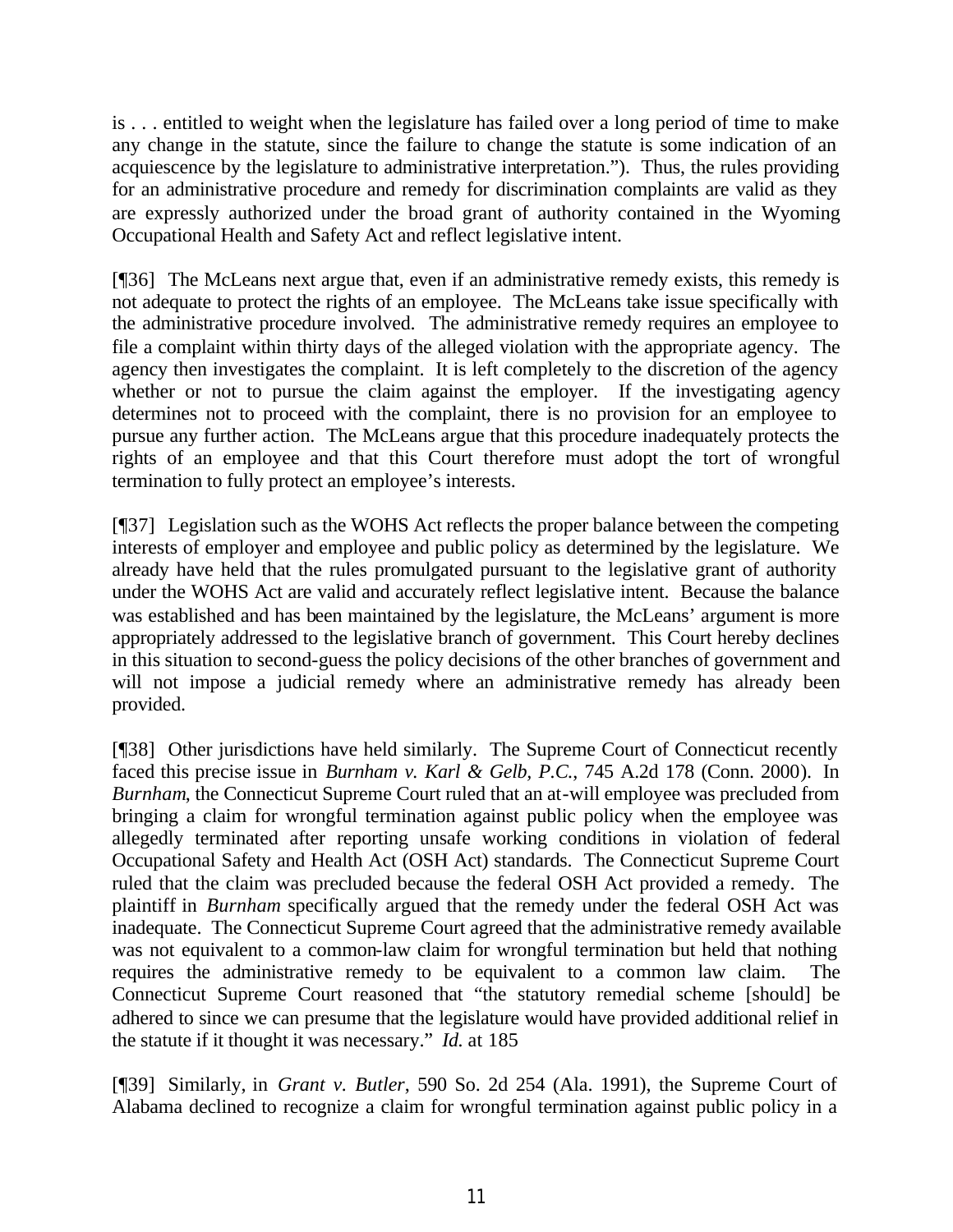case where at-will employees were fired for reporting certain hazardous workplace conditions to the federal Occupational Safety and Health Administration. The Alabama Supreme Court reasoned that it was for the legislature to "ameliorate some of the harshness of the employee-at-will doctrine." *Id.* at 256. The Court held that the remedy provided by the federal OSH Act was adequate to protect the interest of the public and the rights of the employee and determined that it was therefore "unnecessary to create a new tort remedy to cover this kind of situation." *Id.* at 257. *See generally Miles v. Martin Marietta*, 861 F. Supp. 73 (D. Colo. 1994) (federal OSH Act provides wrongful termination remedy so common law tort not available); *Walsh v. Consolidated Freightways*, 563 P.2d 1205, 1208 (Or. 1977) (no need to extend an additional tort remedy because federal OSH Act provides a remedy for wrongful termination).

[¶40] We hold that there is no claim for wrongful termination in violation of public policy under Wyoming law under the circumstances of this case where an administrative remedy exists. The remedy was crafted with the implicit knowledge and consent of the legislature and any challenge to the remedy should be addressed to the legislature. Summary judgment was properly granted against both Rob and Linda McLean on their respective counts for wrongful termination.

# *Breach of Contract – Employee Handbook*

[¶41] The last remaining issue is whether summary judgment was properly granted against Rob McLean on his allegation that he was terminated in violation of terms in an employee handbook that applied to him. Mr. McLean's position is that the presumption of at-will employment is rebutted in his case because of the existence of an employee policy manual. Mr. McLean argues that the very existence of an employee policy manual creates an implied contract of employment and he can only be terminated within the terms contained in the manual. That he never saw the employee policy manual while employed is irrelevant, he contends, because Hyland is bound by the terms of its manual. Mr. McLean declares, "[t]he important question is not whether the employee, Rob McLean, knew the contents of Hyland's rules or whether he even knew there were rules. What is important is whether the employer intended to have rules."

[¶42] We disagree. An employer is free to have rules without the rules being applicable to every employee. The employment relationship is a relationship based in contract. The basic elements of a contract are offer, acceptance and consideration. *Bouwens v. Centrilift*, 974 P.2d 941, 946 (Wyo. 1999). An employer is free to make individual offers of employment to each individual employee. That an employer may have an employee policy manual does not mean that the policy manual automatically extends to all employees. An employer is free to hire employees as either at-will employees or "for-cause" employees and is free to have both types of employees in the workforce. Thus, the question is not whether the employer intends to have rules, but rather whether the employer intends to extend an offer to be bound by certain rules to particular employees.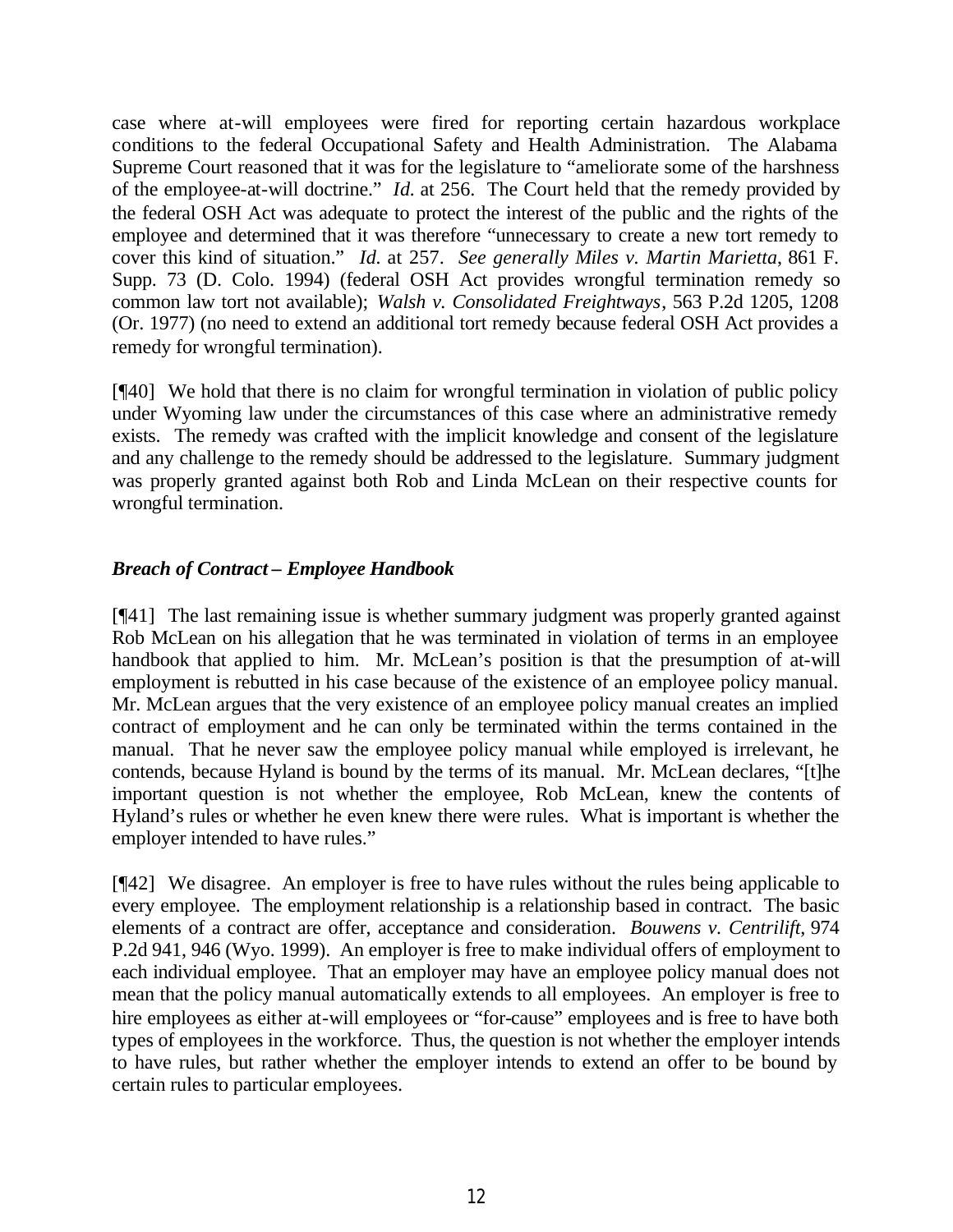[¶43] The specific question here, then, is whether Hyland intended to create an implied "for-cause" contract of employment with Mr. McLean. Implied employment contracts are created by "a mutual agreement and intent to promise which is found in the acts or conduct of the party sought to be bound." *Wilder v. Cody Country Chamber of Commerce*, 868 P.2d 211, 216 (Wyo. 1994). "The test is whether there has been an objective manifestation of assent to an employment contract containing a job security provision." *Bear v. Volunteers of America*, 964 P.2d 1245, 1250 (Wyo. 1998). Assent must come from both parties. *Bouwens*, 974 P.2d at 946.

[¶44] In the instant case, there is no objective manifestation of an offer from Hyland to Mr. McLean. There is no evidence of any action on behalf of Hyland that could be interpreted as an offer to Mr. McLean to be bound by the terms of an employee policy manual. Mr. McLean admits Hyland never gave him a copy or otherwise made employee policies available to him. There is no evidence that Hyland ever distributed to employees in general the book containing the policies that the McLeans allege were the official company policies.

[¶45] Mr. McLean contends that *Bear* supports his argument. In *Bear*, a manual of employment was generally distributed to all new employees. In *Bear,* the employee claimed that she was not bound by a disclaimer found in the general employment manual because she did not receive the disclaimer with the employment manual given to her. This Court held in *Bear* that an employee will be held to all terms in an official, widely distributed employee manual, whether or not the particular employee is aware of all terms in the manual. *Bear,*  964 P.2d at 1251. Because the issue in *Bear* dealt with the terms of the contract already formed, *Bear* is inapposite to this case in which the critical issue is whether Hyland ever made an offer.

[¶46] Directly on point is *Boone v. Frontier Refining, Inc.*, 987 P.2d 681 (Wyo. 1999). The employee, Boone, claimed that the existence of an employment manual created an implied contract for continued employment. Boone admitted that, although he knew of the existence of the manual, and had seen it on occasion, the employer never gave him a copy and he never read the manual. The employment manual, in fact, was distributed only to members of management and some supervisors. This Court applied a contract analysis to determine if the employer had made an offer to Boone to be bound by the terms of the employment manual. The Court stated that it "looks at the external or objective manifestations of the parties' intentions as revealed by their actions. We determine whether a reasonable man in the position of the offeree would have believed that the other party intended to make an offer." *Id.* at 687 (citation omitted). This Court determined that "a reasonable person in Boone's position would not have considered the undistributed employment manual to be an offer." *Id*. at 687-88.

[¶47] Because there is no evidence in the record that Hyland acted in any manner that could be interpreted as offering Mr. McLean employment governed by the terms of an employee policy manual, summary judgment was properly granted on this issue. No reasonable person in Mr. McLean's position would have considered the undistributed employment manual to be an offer.